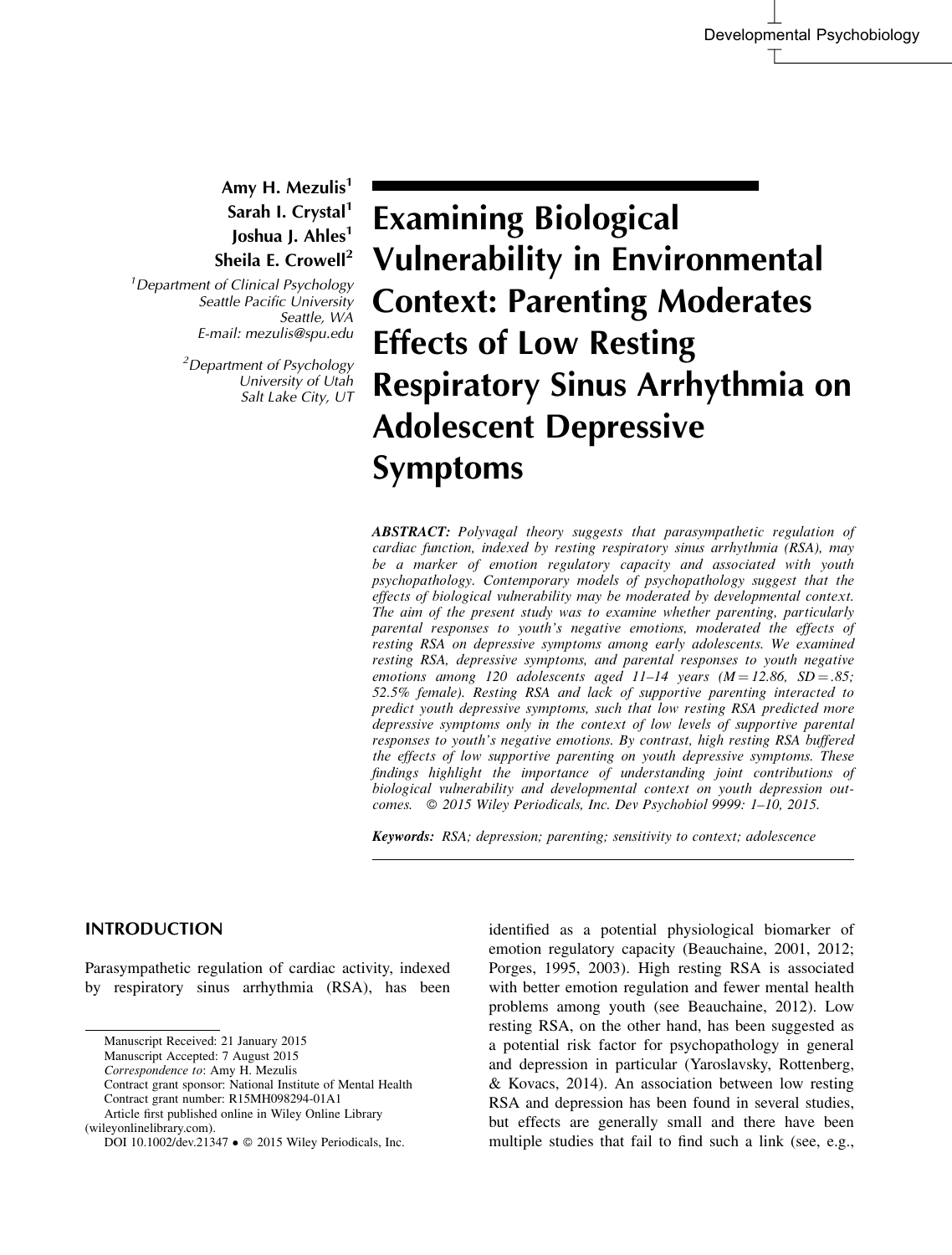Rottenberg, Wilhelm, Gross, & Gotlib, 2002; Rottenberg, 2007).

Both developmental psychopathology and biological sensitivity to context models suggest that some individuals may be more biologically sensitive to environmental conditions (e.g., Ellis & Boyce, 2011; Zisner & Beauchaine, in press). Parenting is a key environmental context that is critical to children's development. In particular, the parenting provided when children experience negative emotions may be critical for children's development of emotion regulation skills and subsequent mental health outcomes (Eisenberg, Cumberland, & Spinrad, 1998; Eisenberg et al., 2001). Parental responses to children's negative emotions that are high in invalidation or low in support have been associated with numerous adverse mental health outcomes characterized by poor emotion regulation, including internalizing problems, aggression, and depression (Bilsky et al., 2013; Buckholdt, Parra, & Jobe-Shields, 2014; Crowell et al., 2013; Eisenberg et al., 2001). In the current study, we investigate whether individual differences in parasympathetic regulation of cardiac activity, indexed by resting RSA, may make some children more vulnerable to depressive symptoms in the context of invalidating or unsupportive parental responses to children's negative emotions.

# Parasympathetic Regulation and Depression

Polyvagal theory suggests that parasympathetic influence on cardiac activity may be an important contributor to the regulatory control of arousal, representing a higher order of regulation compared to sympathetic influences (Porges, 2001, 2007). Thus, polyvagal theory suggests that parasympathetic regulation of cardiac activity may be a useful index of the psychological capacity for self-regulation in general and emotion regulation in particular. Respiratory sinus arrhythmia (RSA) is a measure of the high frequency variability in heart rate across the breathing cycle and is a noninvasive index of parasympathetic regulation. Under baseline (resting) conditions, parasympathetic influence should be high and thus higher resting RSA indicates greater physiological flexibility and ability to adapt when faced with environmental stressors (Porges, 1995, 2007). Consistent with theory, high resting RSA in youth has been associated with lower negative emotionality, more adaptive emotion regulation, social competence, and lower levels of internalizing and externalizing symptoms (see Beauchaine, 2001, 2012 for reviews; see also Gentzler, Santucci, Kovacs, & Fox, 2009; Thayer, Friedman, & Borkevec, 1996).

Some research suggests that low resting RSA may also confer biological vulnerability to depression. Lower resting RSA has been found to be associated with higher internalizing symptoms among both preschoolers (Hastings et al., 2008) and children (Forbes, Fox, Cohn, Galles, & Kovacs, 2006). Gentzler et al. (2012) and Shannon et al. (2007) both found that found that older children and young adolescents (ages 5–14) with lower resting RSA self-reported more depressive symptoms. Similarly, studies have also found RSA-depression associations among adults (Light, Kothandapani, & Allen, 1998; Rechlin, Weis, Spitzer, & Kaschka, 1994). However, research on resting RSA and depression is mixed. Several studies have failed to find an association between resting RSA and depression (Bosch, Riese, Ormel, Verhults, & Oldehinkel, 2009; Rottenberg, Chambers, Allen, & Manber, 2007). One study actually found that higher resting RSA was associated with more, rather than less, sadness (Rottenberg et al., 2002). In a critical meta-analysis, Rottenberg (2007) found that across 13 studies there was a small to moderate effect of resting RSA on depression  $(d=0.33)$ , with more than half of studies finding nonsignificant relationships.

One explanation for inconsistent findings may be that resting RSA only confers risk for depression under certain conditions. Current theory on autonomic vulnerability factors for psychopathology suggests that such risk factors "... may help specify which children are most vulnerable to developing disorders in contexts of liability and risk [emphasis added]." (Zisner & Beauchaine, in press, p. 7). Specifically among developmental samples, it may be important to examine the role of environmental context in understanding the relationship between resting RSA and depression.

# Understanding Biological Risk in Environmental Context

The biological sensitivity to context model of psychopathology suggests some children are more biologically sensitive to the effects of their developmental environments (e.g., Ellis & Boyce, 2011). Such children may be biologically vulnerable to developing mental health problems when exposed to adverse or high-risk developmental contexts, but may show evidence of resiliency and even flourishing in protective developmental contexts. Recent research has indicated that children with high resting RSA may be protected from developing mental health problems even when exposed to adverse developmental contexts such as maternal depression (e.g., Blandon, Calkins, Keane, & O'Brien, 2008) or marital conflict (e.g., El-Sheikh, Harger, & Whitson,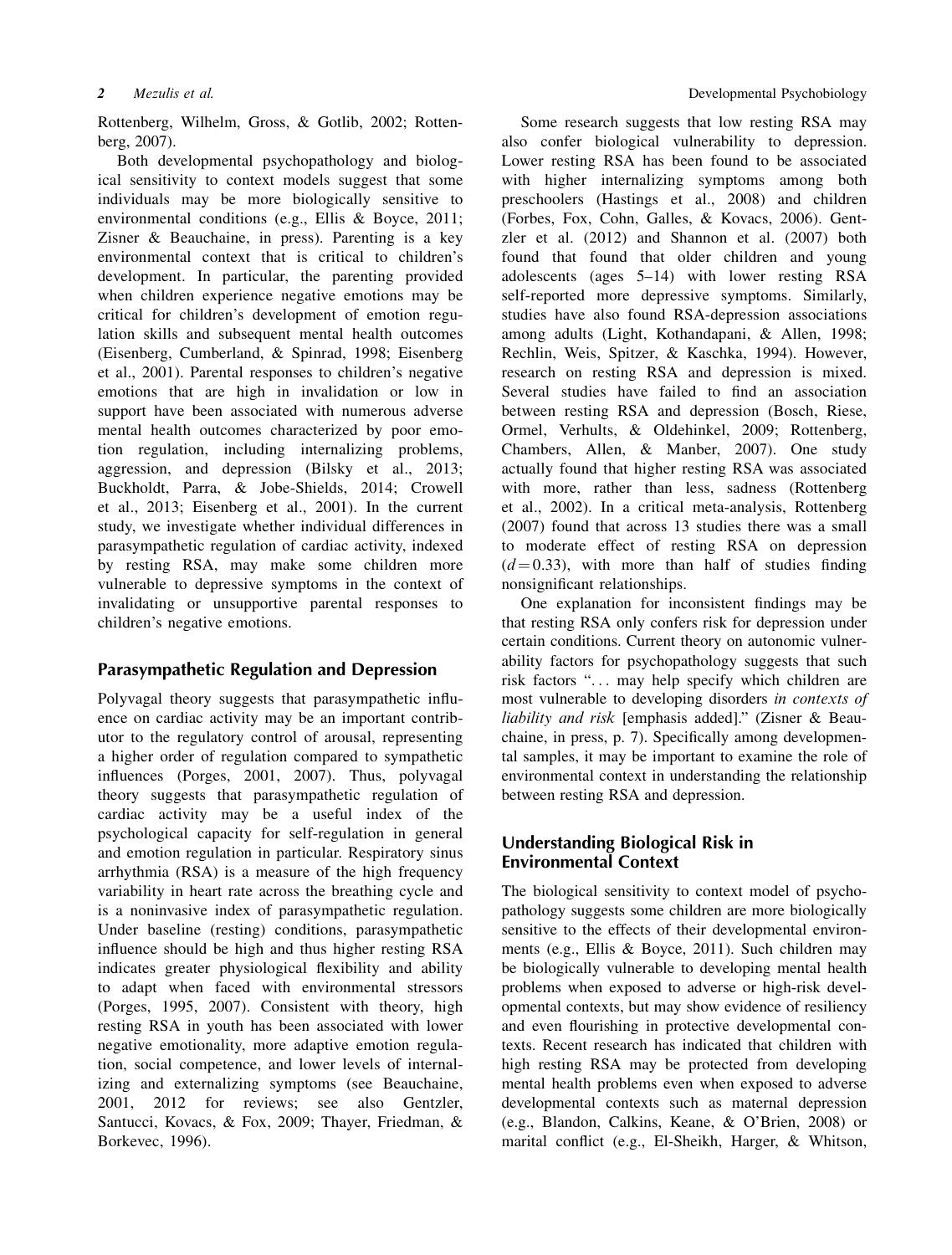2001; Katz & Gottman, 1995). By contrast, children with low resting RSA have been found to be particularly sensitive to the effects of childhood maltreatment such that low RSA children who experienced maltreatment showed markedly impaired executive functioning but low RSA children in non-maltreating environments actually displayed better executive functioning than their high RSA peers (Skowron et al., 2013). Similarly, low RSA children may be more sensitive to the effects of protective parenting, with at least one study finding that maternal protectiveness conferred benefits particularly for children with low RSA (Hastings, Kahle, & Nuselovici, 2014). Finally, Hinnant et al. (2015) recently found that the effects of lower resting RSA on externalizing outcomes was strongest for youth also exposed to harsh parenting.

If we wish to understand in which developmental contexts low resting RSA may confer risk for adolescent depression, it may be particularly important to examine parenting in response to youths' negative emotions. Substantial theory and research has suggested that parenting is a key component of the socialization of emotion, including children's ability to understand, experience, express, and regulate their emotions. In particular, parent's reactions to their children's negative emotions provide a salient developmental and interpersonal context in which children learn to understand and regulate their own emotions (Eisenberg et al., 1998). Supportive and validating parental responses to children's negative emotions provide important coaching for effective emotion regulation; supportive responses may include encouraging the healthy expression of emotion, providing assistance with problem-solving, and comforting children to alleviate distress. Low levels of these supportive parental responses to children's negative emotions have been associated with worse emotion regulation skills, more internalizing symptoms, and more depressive symptoms (Buckholdt et al., 2014; Gottman, Katz, & Hooven, 1996; Thomas, DiLillo, Walsh, & Polusny, 2011).

In contrast with supportive parental responses, invalidating parental responses to children's negative emotions may interfere with the development of adaptive emotion regulation strategies (Crowell et al., 2013; Suveg, Shaffer, Morelin, & Thomassin, 2011). Invalidating responses include minimizing children's emotional experiences and/or punishing children for their experience or expression of negative emotions (Eisenberg et al., 1998; Linehan & Kehrer, 1993). Pervasive invalidation promotes dysfunctional emotion regulation capacities and high levels of invalidating parental responses to children's negative emotions have been associated with disorders of emotion regulation including borderline personality disorder, nonsuicidal self-injury, and depression (Krause, Mendelson, & Lynch, 2003; Yap, Allen, & Ladouceur, 2008). In sum, supportive and validating responses from parents guide children in learning how to label, control, and understand their emotions and emotional reactions. However, consistent lack of support and/or invalidation promotes dysfunctional emotion regulation capacities, which ultimately undermines the child's development of effective emotion regulation strategies and may lead to adverse mental health outcomes such as depression.

Understanding the biological and environmental processes involved in depression is particularly salient in early adolescence. Rates of depression increase dramatically between ages 13 and 18, and the strongest predictor of later depressive diagnoses is early depressive symptoms (Bardone, Moffitt, Caspi, Dickson, & Silva, 1996; Fergusson, Horwood, Ridder, & Beautrais, 2005; Lewinsohn, Hops, Roberts, Seeley, & Andrews, 1993). However, there is very little empirical data examining RSA as predictor of depressive symptoms among early adolescents and no studies, to our knowledge, that examine RSA in the context of parental responses to youth's negative emotions.

# The Current Study

The purpose of the current study was to clarify the role of individual differences in low resting RSA on depressive symptoms among early adolescents, and to examine whether the effect of low resting RSA on depressive symptoms is moderated by developmental context, specifically parental responses to youth negative emotions. We hypothesized that the effect of low RSA on depressive symptoms would be strongest for youth experiencing high parental invalidation or low parental support.

# METHODS

# **Participants**

Participants were 120 youth ranging in age from 11 years to 14 years ( $M = 12.88$ ,  $SD = .84$ , 52.5% female). The majority of youth were Caucasian (79.1%), with smaller percentages identifying as Asian–American (8.2%), African–American (1%), Native American (1%), and biracial or multiracial (10.9%). The sample was predominantly middle to upper middle class, with a mean household income of over \$75,000. Only 6.5% of families reported annual household incomes below \$35,000. Most children lived with both biological parents (76.3%), with smaller percentages being raised jointly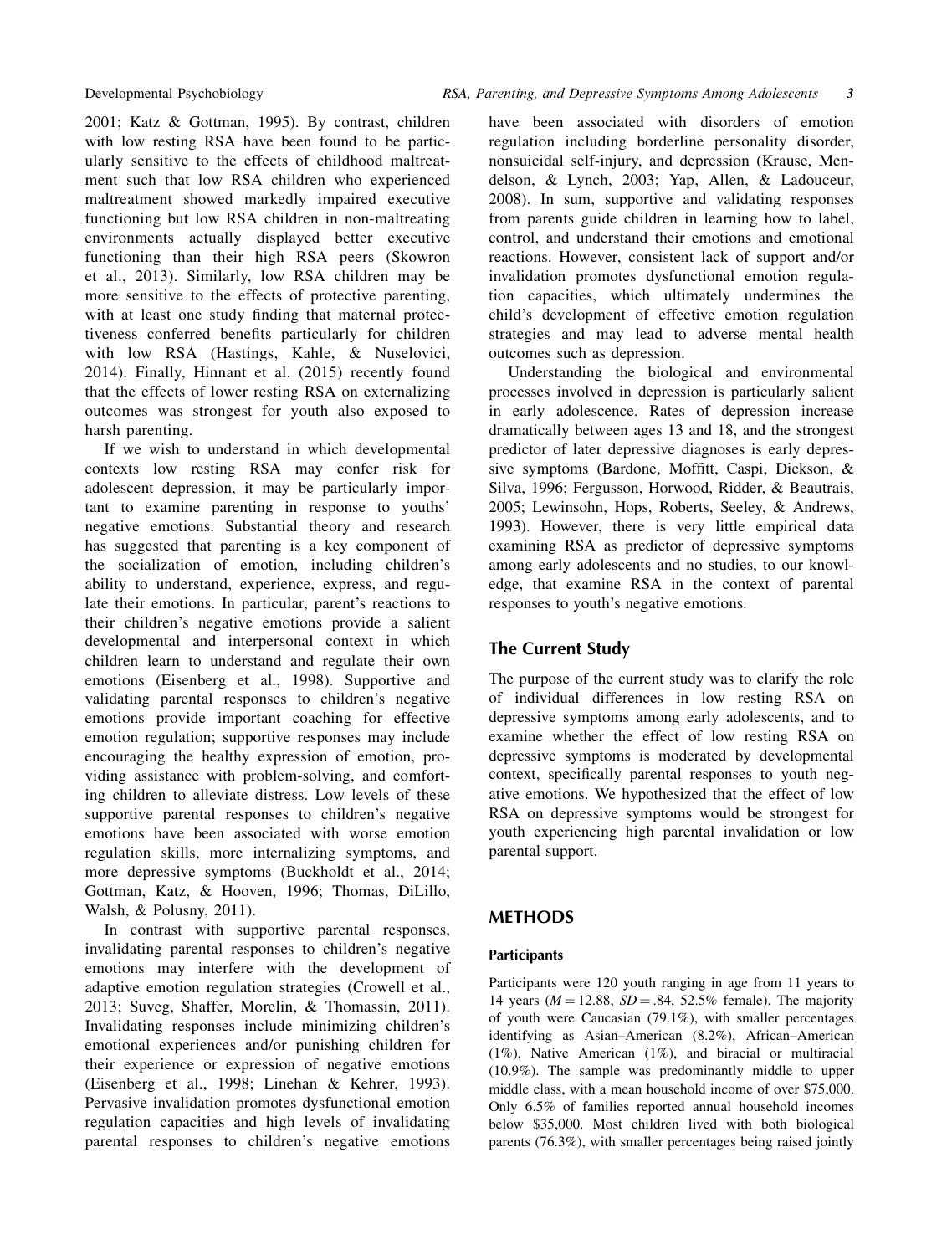by divorced parents (20.1%) or single, widowed, or foster parents (3.6%).

#### Procedure

All procedures employed in this study were approved by the university Institutional Review Board. The study involved school-based screening followed by a laboratory visit. Youth were invited to participate in the school-based screening if they were (1) 11 to 14 years old at the time of screening; (2) in 5th to 8th grades; and (3) if they and one parent were sufficiently fluent in English to complete study questionnaires. Parents provided consent and youth assent for screening. As the purpose of the broader study was to identify premorbid pathways to adolescent-onset depression, youth and a parent were invited to the laboratory visit if the youth's self-reported depressive symptoms at the screening visit were below the clinical cutoff. Approximately 88% of screened youth were eligible to participate in the laboratory visit.

Laboratory visits were conducted by a team of two trained experimenters. Visits lasted approximately 2.5 hr, during which time youth and parent completed a series of tasks. Only procedures related to the current report are summarized. Youth completed self-reported measures on a desktop computer. Then youth participated in a 4 min resting baseline period seated at the computer while viewing relaxing nature scenes on the computer screen.

Youth were paid \$20 and received a small gift for participation in the study; parents were paid \$50. In all, 125 youth participated in the laboratory visit. Data from five children were excluded from analyses because of missing/outlier physiological data (described in more detail below), yielding the final sample  $N$  of 120.

#### Measures

Depressive Symptoms. Youth depressive symptoms were assessed with the Children's Depression Inventory (CDI-2; Kovacs, 2010). The CDI-2 is a 28-item self-report inventory that inquires about the presence of depressive symptoms within the past two weeks; it is normed for use with youth aged 8 to 17. Each item contains three statements; participants were asked to select the statement that best described them in the previous 2 weeks. Total scores on the CDI can range from 0 to 54, with higher scores indicating more severe depressive symptoms. The CDI has repeatedly demonstrated excellent internal consistency (alpha reliability ranges from .80 to .87), test–retest reliability, and predictive and construct validity, especially in community samples (Blumberg & Izard, 1986; Kovacs, 1981, 1985). The CDI-2 was administered at the screening visit to determine eligibility for the study; only youth with CDI scores below 15 at the time of screening were invited to the laboratory visit (88% of youth were eligible for the laboratory visit). At the laboratory visit, which occurred 2–6 months following the screening visit, the CDI-2 was administered again; this is the depressive symptom score used in the current analyses. The internal consistency of the CDI-2 at the laboratory visit was adequate (.79).

Respiratory Sinus Arrhythmia (RSA). Youths' cardiac activity was recorded throughout a 4 min seated resting baseline. All recordings occurred in the same laboratory suite with standardized temperature and lighting. Participants were asked to refrain from use of caffeine and stimulant medication for 36 hr prior to the laboratory session, and oral confirmation of their adherence to this protocol was obtained from both parent and youth upon arrival. Only two youth were currently using other medications (1 SSRI and 1 antihistamine) and medication use was controlled for in subsequent analyses. Disposable pre-gelled Ag/AgCl electrodes were placed on their chests and abdomens using a Lead II placement. Electrocardiograph (ECG) data were acquired continuously using Biopac MP150 Data Acquisition Unit (Goleta, CA) and sampled at 1000 Hz. ECG data were processed offline using Mindware Technologies HRV 3.0.10 analysis program (Gahanna, OH). Data were visually inspected for movement artifacts or incorrect placement of markers by the automated scoring algorithm and corrected as needed by trained research assistants. The resulting interbeat interval time series was subjected to a fast Fourier transformation by the Mindware software, and power in the respiratory frequency band (.15–.40 Hz) was derived from the spectral density function. Respiration rates were examined and all fell within the expected range, therefore we elected not to control for respiration. RSA values were extracted in 30s epochs. The average RSA value across the 4 min of the resting baseline was used to create a single Resting RSA score. Approximately 4% of the sample  $(N=5)$  had missing, incomplete, or inaccurate RSA data that could not be recovered using standard scoring techniques, due to excessive movement artifacts or technical problems (e.g., loosening leads). Altogether, there was RSA data available for 120 children. Range and mean value for resting RSA were consistent with published literature for community developmental samples (see Table 1; Zisner & Beauchaine, in press).

Supportive and Invalidating Parental Responses to Youth Negative Emotions. Parental responses to their children's negative emotions were assessed with the adolescent selfreport form of the Coping with Children's Negative Emotions Scale – Adolescent Perception Version (CCNES-AP; Fabes & Eisenberg, 1998; Fabes, Poulin, Eisenberg, & Madden-Derdich, 2002). The CCNES-AP is a self-report measure in which adolescent's respond to 12 hypothetical situations in which they experience distress (e.g., "When I get down because I had a bad day, my parent usually..."). Youth indicated the likelihood that their parent would display each of the six possible responses to the situation ranging from 1 (very likely) to 7 (very likely). The measure yields six subscales: problem-focused reactions (e.g., "helps me think of things to do to get my problem solved"), emotion focused reactions (e.g., "tries to get me to think of good things that happened"), expressive-encouragement reactions (e.g., "listens to me talk about my feelings"), minimization reactions (e.g., "tells me that I really have nothing to be sad about"), punitive reactions (e.g., "tells me to straighten up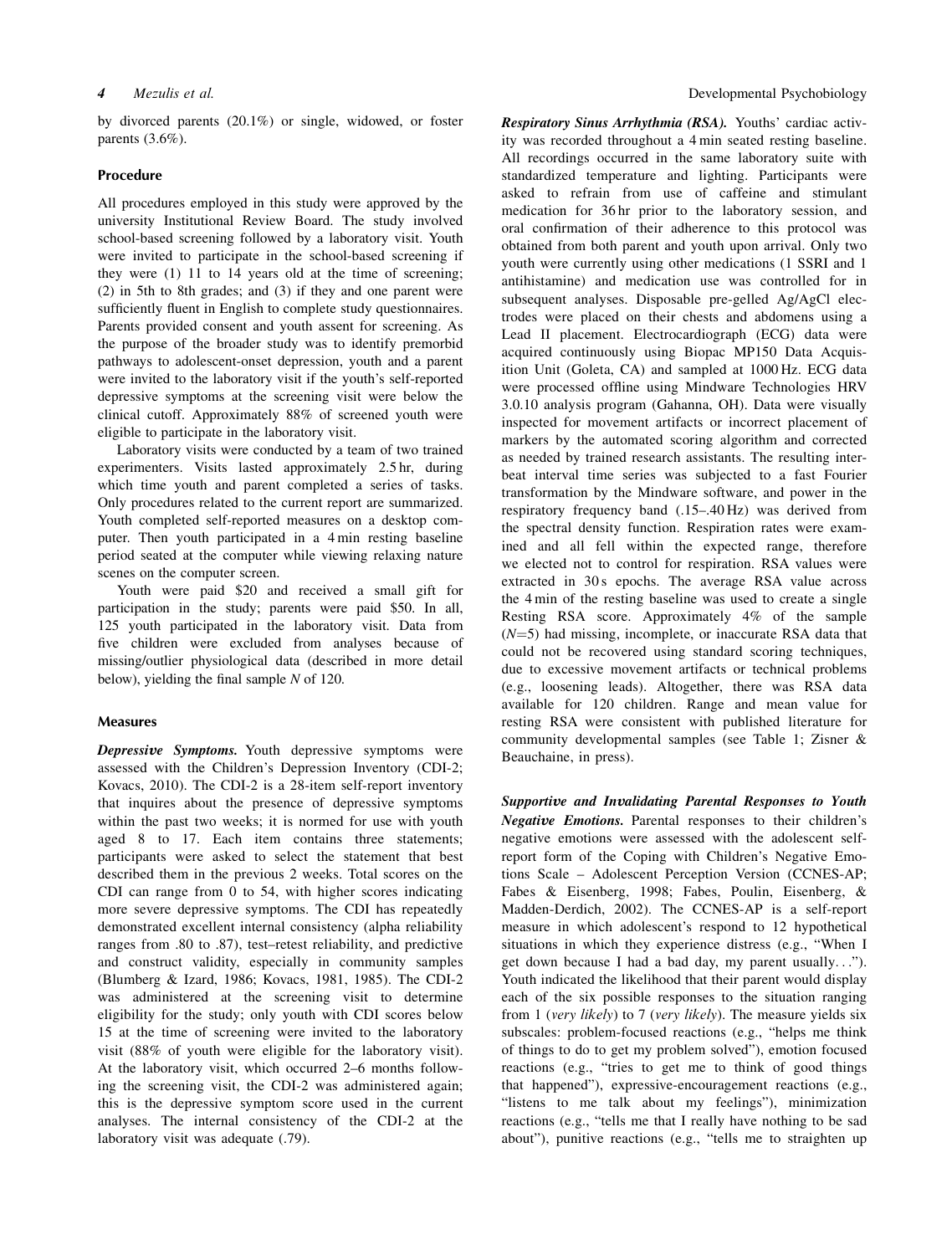|                           |                          |                          |                          |       | M     | SD   | Range         |
|---------------------------|--------------------------|--------------------------|--------------------------|-------|-------|------|---------------|
| $1. \text{Age}$           | $\overline{\phantom{m}}$ |                          |                          |       | 12.88 | .83  | 11.35–14.61   |
| 2. Depressive Symptoms    | ↖<br>س                   | $\overline{\phantom{0}}$ |                          |       | 4.55  | 4.11 | $0 - 19$      |
| 3. Supportive Responses   | .18                      | $-.27**$                 | $\overline{\phantom{0}}$ |       | 4.99  | 1.15 | $1.93 - 6.78$ |
| 4. Invalidating Responses | .8                       | $.22*$                   | $-.7$                    |       | 2.54  | .98  | $1.00 - 4.89$ |
| 5. Resting RSA            | 9.                       | $-.19*$                  | .9                       | $-.2$ | 7.12  | .93  | $4.12 - 9.97$ |

Table 1. Descriptive Statistics and Bivariate Correlations Among Study Variables

and stop sulking around the house"), and distress reactions (e.g., "becomes obviously uncomfortable when s/he sees I am feeling down"). Based on previous research, two composite scales, supportive (problem-focused, emotionfocused, expressive encouragement) and nonsupportive/invalidating (minimization, punitive, distress) responses were calculated as averages of the subscales (DeBoard-Lucas, Fosco, Raynor, & Grych, 2010; Fabes, Leonard, Kupanoff, & Martin, 2001; Fabes et al., 2002; Nelson et al., 2009). Youth were allowed to choose the parent reported on with a prompt reading: "On the following items you will be asked how your parent would respond in each situation. To do this, you need to pick one parent, and complete the items about them. Please indicate below which parent you are going to answer the questions about." Most youth chose to report on their mother (82.1%) but some chose to report on their father (19.9%). Cronbach's alphas in the current sample for supportive and invalidating composite scales were .95 and .89, respectively.

#### Statistical Analysis

All data analyses were performed in SPSS 21.0. The PROCESS macro for SPSS (Hayes, 2012) was utilized to separately examine the hypotheses that resting RSA and parental supportive and invalidating responses to children's negative emotions would interact to predict depressive symptoms. The PROCESS macro yields coefficient and standard error estimates for the predictor, moderator, and interaction term and is intended for use in moderation analyses that can be represented by a single regression coefficient. PROCESS estimates simple slopes at the sample mean of the moderator, as well as one standard deviation above and below the mean.

# RESULTS

Variable means, standard deviations, and bivariate correlations for continuous variables are provided in Table 1. Variable means, standard deviations, and t-tests by sex are provided in Table 2. Depressive symptoms were positively correlated with higher levels of invalidating parental responses to youth negative emotions, and negatively correlated with resting RSA

and supportive parental responses to youth negative  $emotions<sup>1</sup>$ .

The PROCESS macro for SPSS (Hayes, 2012: Model 1) was used to conduct moderation analyses. Depressive symptoms were entered as the dependent variable. Resting RSA was entered as the independent variable and parental responses were included as the moderator. Two moderation models were tested, including one examining supportive parental responses and one examining invalidating parental responses as moderators. Child sex was entered as a covariate in both models. PROCESS mean-centered resting RSA and parental responses prior to analysis.

Results for the first model indicated that there was no main effect of Resting RSA  $(B[SE] = 1.42$  [1.12],  $t = 1.28$ ,  $p = .20$ ) or of Invalidating Parental Responses  $(B[SE] = .66$  [2.97],  $t = .22$ ,  $p = .83$ . The Resting RSA x Invalidating Parental Responses term was also not significant  $(B[SE] = .25 [0.41], t = .60, p = .55)$ .

Results for the second model indicated that with child sex, Supportive Parental Responses, and Resting RSA in the model, there was a significant main effect of Resting RSA on youth depressive symptoms  $(B[SE] = -4.60$ [1.93],  $t = -2.39$ ,  $p = .02$ . There was also a significant main effect of Supportive Parental Responses on youth depressive symptoms  $(B[SE] = -6.20 [2.60], t = -2.38,$  $p = .02$ ). The Resting RSA x Supportive Parental Responses interaction term was also significant (B[SE]  $=$  .73 [.35],  $t = 2.04$ ,  $p = .04$ ).

To interpret this interaction, we examined the effects of resting RSA on youth depressive symptoms at high levels of supportive parental responses (1 SD above the mean) and low levels of supportive parental response

 $*p < .05$ .

 $*^{*}p < .01$ .

 $1T$ -tests were conducted to examine if there were mean differences in youth-reported parental invalidation or support when mother or father was the chosen parent reported on. There were no significant differences in mean invalidation ( $M_{\text{mother}} =$ 2.51 (.91);  $M_{\text{father}} = 2.69$  (1.20);  $t = .823$ ,  $p = .412$ ) or mean support ( $M_{\text{mother}} = 5.03$  (1.09);  $M_{\text{father}} = 4.94$  (1.28);  $t = .324$ ,  $p = .717$ ). Therefore, to maintain overall power for analyses, we elected to conduct all analyses with pooled parental invalidation and support.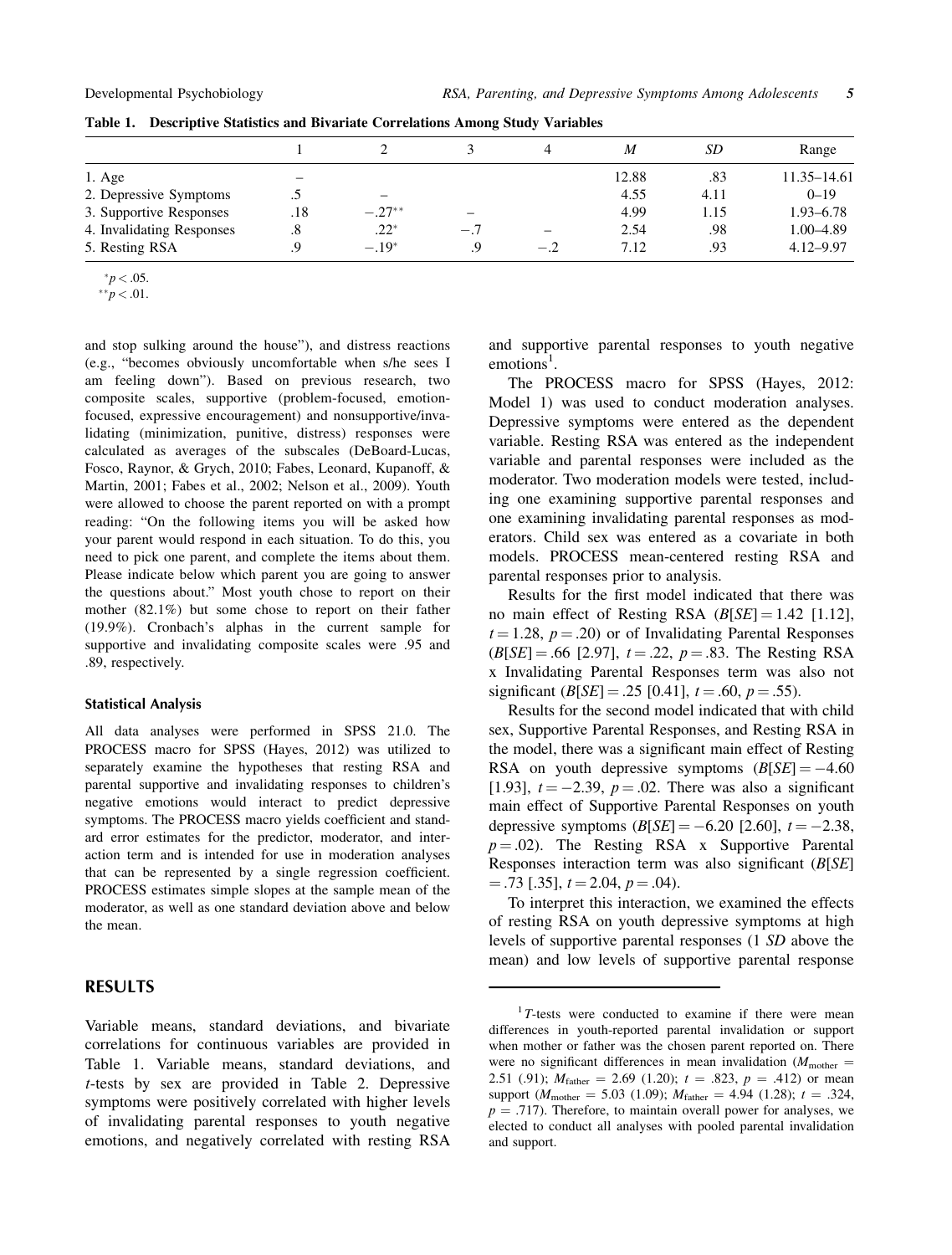|                               | Girls $(N=63)$ | Boys $(N=57)$ | $T$ -test |
|-------------------------------|----------------|---------------|-----------|
| Age                           | 12.81 (.85)    | 12.94(.83)    | .86       |
| Depressive Symptoms           | 5.45(4.61)     | 3.77(3.63)    | $2.22*$   |
| Supportive Responses          | 5.17(1.00)     | 4.79(1.26)    | 1.76      |
| <b>Invalidating Responses</b> | 2.49(0.95)     | 2.72(1.00)    | 1.67      |
| Resting RSA                   | 7.14(1.00)     | 7.09(0.86)    | .26       |

Table 2. Descriptive Statistics and Comparisons Among Study Variables by Child Sex

 $*p < .05$ .

(1 SD below the mean). As expected, lower resting RSA only significantly predicted higher depressive symptoms in the context of low supportive parental responses to child negative emotions  $(B[SE] = -1.75$ [.61],  $t = -2.87$ ,  $p = .005$ ). Lower resting RSA was unassociated with depressive symptoms in the context of high supportive parental responses to child negative emotions  $(B[SE] = -.12 \quad [.53], \quad t = -.23, \quad p = .82).$ Results are presented visually in Figure 1.

### DISCUSSION

Despite extensive evidence implicating low resting RSA as a biomarker of deficient emotion regulatory capacity, data on the association between resting RSA and depression specifically is mixed (Rottenberg, 2007). Beauchaine and colleagues have emphasized that the utility of autonomic physiology indices may be in specifying which children are most vulnerable to developing disorders when exposed to developmental contexts of liability and risk (Beauchaine, 2001; Zisner & Beauchaine, in press). Our study found that, consistent with this biological sensitivity to context model, low resting RSA was only associated with depressive symptoms among adolescents in the context of low supportive parenting. This finding significantly advances our



FIGURE 1 Adolescent depressive symptoms predicted by resting RSA and supportive parental responses to youth negative emotions.

understanding the specific developmental contexts in which low resting RSA may confer risk for depressive disorders.

Low resting RSA indexes biological emotion regulatory capacity and a strong body of literature links low resting RSA with internalizing symptoms, externalizing symptoms, poor emotion regulation skills, and depression among youth (see Zisner & Beauchaine, in press). However, developmental experiences may provide opportunities for youth to develop other manifest emotion regulation skills that may compensate for this biological vulnerability; by contrast, adverse developmental experiences may exacerbate biological risk. Parental responses to children's negative emotions are a key context in which children develop emotion regulation skills. Extensive research suggests that parental responses to children's negative emotions which encourage the expression of these emotions and facilitate problem-solving provide a supportive environment for children to develop adaptive emotion regulation skills (see, e.g., Eisenberg et al., 1998), which in turn set the stage for adaptive mental health development. By contrast, parents who fail to provide such supportive responses to children's negative emotions and/or who provide punitive, dismissive, or minimizing responses have children who develop maladaptive emotion regulation skills and are more likely to experience mental health problems such as depression (Krause et al., 2003; Yap et al., 2008). Thus, we expected that parental responses to children's negative emotions might be an important developmental context that would moderate the direct effect of resting RSA on depression outcomes.

Study results support the premise that low resting RSA may only confer risk for depressive symptoms in the context of receiving poor parental support when experiencing negative emotions. Without considering parenting as a moderator, low resting RSA was only very modestly correlated with depressive symptoms and inconsistently associated with depressive symptoms in regression analyses. These results support other studies finding that resting RSA-depression relationships may be strongest when other environmental or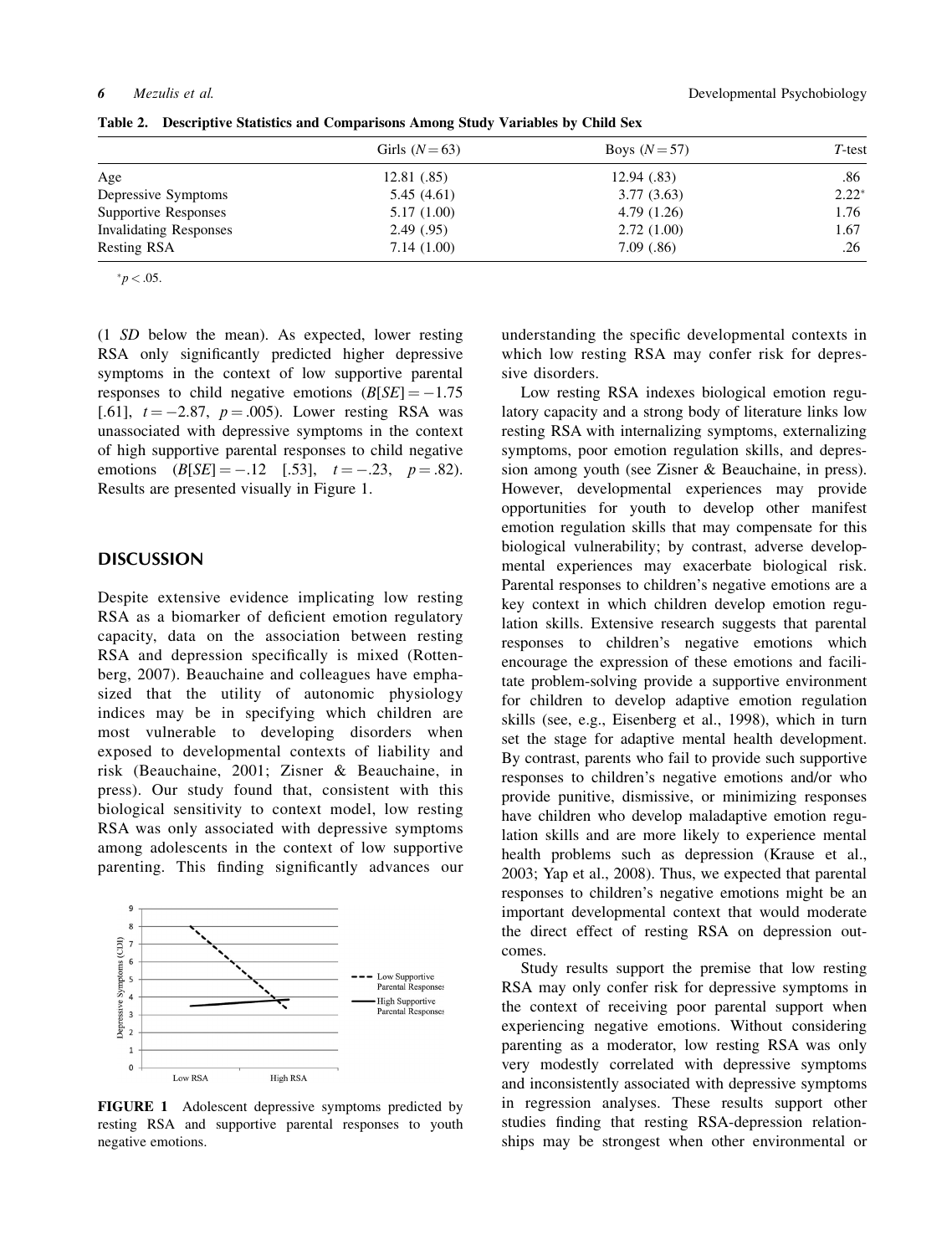contextual moderating variables are taken into account (Blandon et al., 2008; El-Sheikh et al., 2001).

A full biological sensitivity to context model might suggest that youth with low resting RSA may be more sensitive to both adverse and protective environmental contexts, with these youth doing poorly under adverse conditions but perhaps faring better than their non-biologically sensitive peers under protective environmental contexts. However, our results suggested that low resting RSA was only associated with depression in the adverse context of low supportive parenting; in the protective context of high supportive parenting there was no association between RSA and depression, suggesting that low RSA youth were not reporting fewer depressive symptoms than their high RSA peers in similarly supportive contexts.

Interestingly, low parental support was a significant moderator of the resting RSA-depression relationship while high parental invalidation was not. While parental invalidation was modestly but significantly correlated with higher youth depressive symptoms, with covariates in the regression models this direct relationship was no longer significant nor did parental invalidation significantly moderate the effects of RSA on depressive symptoms. One explanation is that this was a community sample generally premorbid for clinically significant mental health problems and for which clinically significant depression at screening was an exclusion factor. Thus, there may have been a restricted range for the type of severe parental invalidation observed among more clinical samples. Although the mean and range for youth reported parental invalidation in our sample was comparable to that observed in other community samples of adolescents (see, e.g., Daughters, Gorka, Rutherford, & Mayes, 2014; DeBoard-Lucas et al., 2010; Suveg et al., 2011), the range of scores on the parental invalidation measure was more narrow than that observed on the parental support measure. In addition, parental invalidation has been most consistently linked with poor emotion regulation skills, nonsuicidal self injury, and borderline personality disorder among clinical samples, which are outcomes less likely to be observed among a community sample of early adolescents (2005; Linehan & Kehrer, 1993; Tan, Rehfuss, Suarez, & Parks-Savage, 2014).

The current results should be interpreted with attention to the limitations of our sample and design. On the one hand, these findings are consistent with a growing body of literature on RSA and depression, which suggests that low resting RSA may only confer risk for depression in some contexts. The presence of moderating variables such as parental socialization of emotion may help explain prior mixed findings on the

relationship between RSA and depression. The role of developmental context on the RSA-depression association among early adolescents is particularly salient, as this is a key developmental period for the emergence of emotion regulation skills that might offset the risk associated with low resting RSA. However, examining these relationships among community samples generally premorbid for clinical significant depression limits our ability to generalize these findings to clinical samples, as does examining them cross-sectionally and with entirely youth self-report of parenting and symptoms. Several of the resting RSA-depression nonfindings have been among adult samples with diagnosable Major Depressive Disorder, which suggests that RSA-depression relationships may vary by age or clinical status (see, e.g., Rottenberg et al., 2002). It will be important to follow this sample over time to examine the role of resting RSA and parenting in predicting increases in depressive symptoms and the emergence of depressive disorders over time.

Additionally, while this study focused on resting RSA, it is important to note that an increasing body of empirical evidence suggests that RSA reactivity may also be an important index of emotion regulation (Graziano & Derefinko, 2013). Individual differences in the ability to regulate vagal tone may be indexed by examining changes in RSA from baseline to challenging or stressful tasks, with vagal withdrawal hypothesized to facilitate regulatory processes critical for effective attentional, behavioral, and emotional control. Although blunted RSA reactivity has been found to be associated with disorders of emotion regulation such as externalizing problems (e.g., Beauchaine, 2001), the pattern of relationship between RSA reactivity and internalizing problems such as depression is mixed. Some researchers suggest that blunted RSA reactivity may be a correlate of depressive disorders representing the blunted emotional reactivity characteristic of the disorder (see, e.g., Yaroslavsky et al., 2013). While a meta-analysis found that greater RSA reactivity was associated with fewer internalizing problems among children (Graziano & Derefinko, 2013), the pattern of findings varied as a function of both sample (clinical versus community) and methodology (how stressful the task). Given the emergent research on RSA reactivity and internalizing problems such as depression, future research may consider the joint effects of resting RSA and RSA reactivity on depression outcomes among youth as well as how these biological effects may be moderated by environmental context.

Finally, the current study was limited by its reliance on self-report data from the same informant (the child).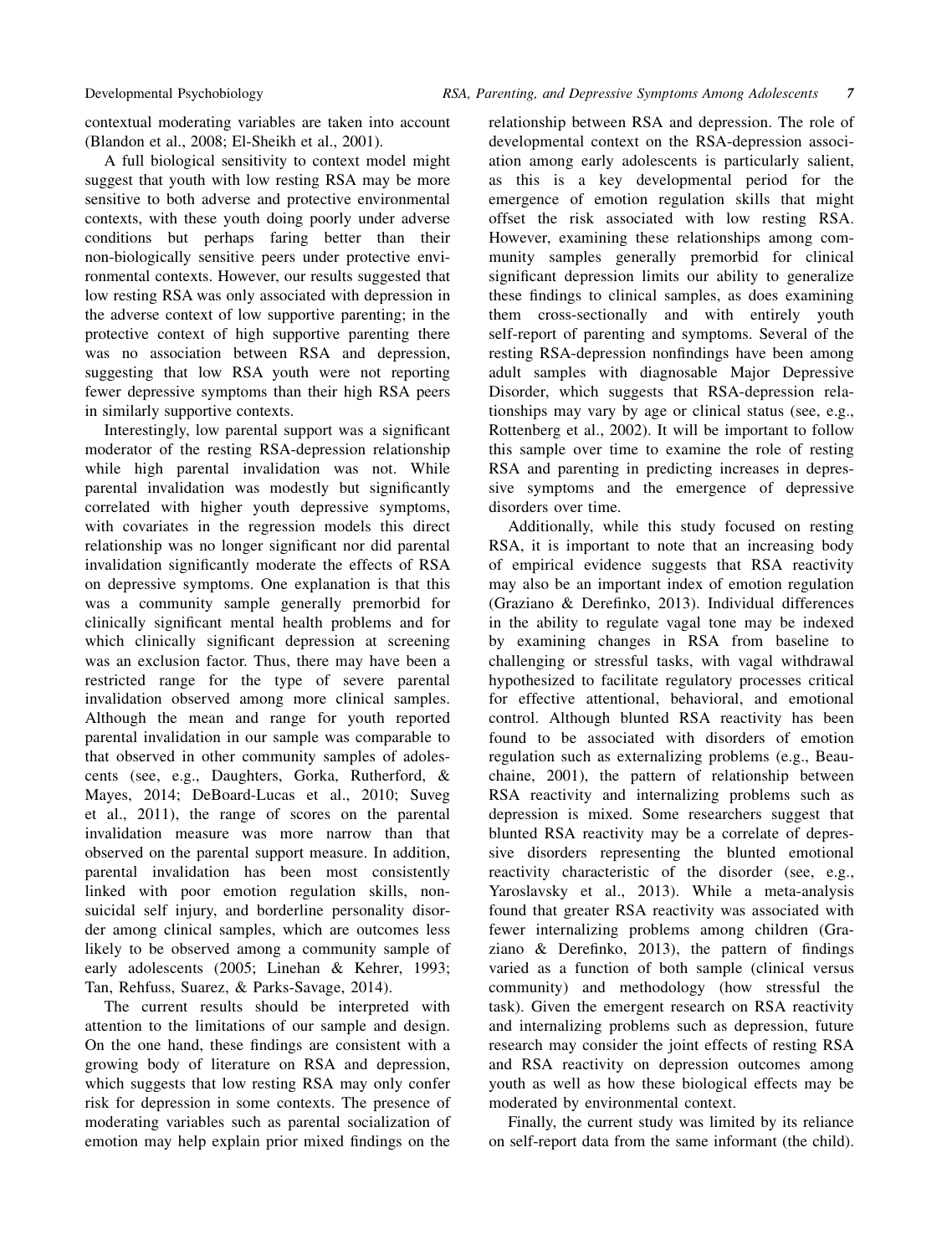In the future, it will also be important to include more sophisticated measurement of environmental risk, particularly observed parenting in response to youth negative emotions.

# **REFERENCES**

- Bardone, A. M., Moffitt, T., Caspi, A., & Dickson, N. (1996). Adult mental health and social outcomes of adolescent girls with depression and conduct disorder. Development and Psychopathology, 8(4), 811–829. DOI: 10.1017/ S0954579400007446
- Beauchaine, T. P. (2001). Vagal tone, development, and Gray's motivational theory: Toward an integrated model of autonomic nervous system functioning in psychopathology. Development and Psychopathology, 13(2), 183–214. DOI: 10.1017/S0954579401002012
- Beauchaine, T. P. (2012). Physiological measures of emotion from a developmental perspective: State of the science: Physiological markers of emotion and behavior dysregulation in externalizing psychopathology. Monographs of The Society For Research In Child Development, 77(2), 79–86. DOI: 10.1111/j.1540-5834.2011.00665.x
- Belsky, J., & Pluess, M. (2009). Beyond diathesis stress: Differential susceptibility to environmental influences. Psychological Bulletin, 135(6), 885–908. DOI: 10.1037/ a0017376
- Bilsky, S. A., Cole, D. A., Dukewich, T. L., Martin, N. C., Sinclair, K. R., Tran, C. V., & Maxwell, M. A. (2013). Does supportive parenting mitigate the longitudinal effects of peer victimization on depressive thoughts and symptoms in children? Journal of Abnormal Psychology, 122(2), 406–419. DOI: 10.1037/a0032501
- Blandon, A. Y., Calkins, S. D., Keane, S. P., & O'Brien, M. (2008). Individual differences in trajectories of emotion regulation processes: The effects of maternal depressive symptomatology and children's physiological regulation. Developmental Psychology, 44(4), 1110–1123. DOI: 10.1037/0012-1649.44.4.1110
- Blumberg, S. H., & Izard, C. E. (1986). Discriminating patterns of emotions in 10- and 11-yr-old children's anxiety and depression. Journal of Personality and Social Psychology, 51(4), 852–857. DOI: 10.1037/0022- 3514.51.4.852
- Bosch, N. M., Riese, H., Dietrich, A., Ormel, J., Verhulst, F. C., & Oldehinkel, A. J. (2009). Preadolescents' somatic and cognitive-affective depressive symptoms are differentially related to cardiac autonomic function and cortisol: The TRAILS study. Psychosomatic Medicine, 71(9), 944–950. DOI: 10.1097/PSY.0b013e3181bc756b
- Buckholdt, K. E., Parra, G. R., & Jobe-Shields, L. (2014). Intergenerational transmission of emotion dysregulation through parental invalidation of emotions: Implications for adolescent internalizing and externalizing behaviors. Journal of Child and Family Studies, 23(2), 324–332. DOI: 10.1007/s10826-013-9768-4
- Crowell, S. E., Baucom, B. R., McCauley, E., Potapova, N. V., Fitelson, M., Barth, H., & Beauchaine, T. P. (2013). Mechanisms of contextual risk for adolescent self-injury: Invalidation and conflict escalation in mother-child interactions. Journal of Clinical Child & Adolescent Psychology, 42, 467–480. DOI: 10.1080/ 15374416.2013.785360
- Daughters, S. B., Gorka, S. M., Rutherford, H. V., & Mayes, L. C. (2014). Maternal and adolescent distress tolerance: The moderating role of gender. Emotion, 14(2), 416–424. DOI: 10.1037/a0034991
- DeBoard-Lucas, R. L., Fosco, G. M., Raynor, S. R., & Grych, J. H. (2010). Interparental conflict in context: Exploring relations between parenting processes and children's conflict appraisals. Journal of Clinical Child and Adolescent Psychology, 39(2), 163–175. DOI: 10.1080/ 15374410903532593
- Eisenberg, N., Cumberland, A., & Spinrad, T. L. (1998). Parental socialization of emotion. Psychological Inquiry, 9(4), 241–273. DOI: 10.1207/s15327965pli0904\_1
- Eisenberg, N., Losoya, S., Fabes, R. A., Guthrie, I. K., Reiser, M., Murphy, B., Padgett,, & , (2001). Parental socialization of children's dysregulated expression of emotion and externalizing problems. Journal of Family Psychology, 15(2), 183–205. DOI: 10.1037/0893-3200.15.2.183
- Ellis, B. J., & Boyce, W. T. (2011). Differential susceptibility to the environment: Toward an understanding of sensitivity to developmental experiences and context. Development and Psychopathology, 23, 1–5. DOI: 10.1017/ S095457941000060X
- El-Sheikh, M., Harger, J., & Whitson, S. M. (2001). Exposure to interparental conflict and children's adjustment and physical health: The moderating role of vagal tone. Child Development, 72(6), 1617–1636. DOI: 10.1111/1467- 8624.00369
- Fabes R. A., & Eisenberg N. (1998). The coping with children's negative emotions scale - adolescent perception version: Procedures and scoring. Available from authors. Arizona State University, Tempe, AZ.
- Fabes, R. A., Leonard, S. A., Kupanoff, K., & Martin, C. L. (2001). Parental coping with children's negative emotions: Relations with children's emotional and social responding. Child Development, 72(3), 907–920. DOI: 10.1111/1467- 8624.00323
- Fabes, R. A., Poulin, R. E., Eisenberg, N., & Madden-Derdich, D. A. (2002). The coping with children's negative emotions scale (CCNES): Psychometric properties and relations with children's emotional competence. Marriage and Family Review, 34(3–4), 285–310. DOI: 10.1300/J002v34n03\_05
- Fergusson, D. M., Horwood, L. J., Ridder, E. M., & Beautrais, A. L. (2005). Subthreshold depression in adolescence and mental health outcomes in adulthood. Archives of General Psychiatry, 62(1), 66–72. DOI: 10.1001/archpsyc.62.1.66
- Forbes, E. E., Fox, N. A., Cohn, J. F., Galles, S. F., & Kovacs, M. (2006). Children's affect regulation during a disappointment. Biological Psychology, 71, 264–277.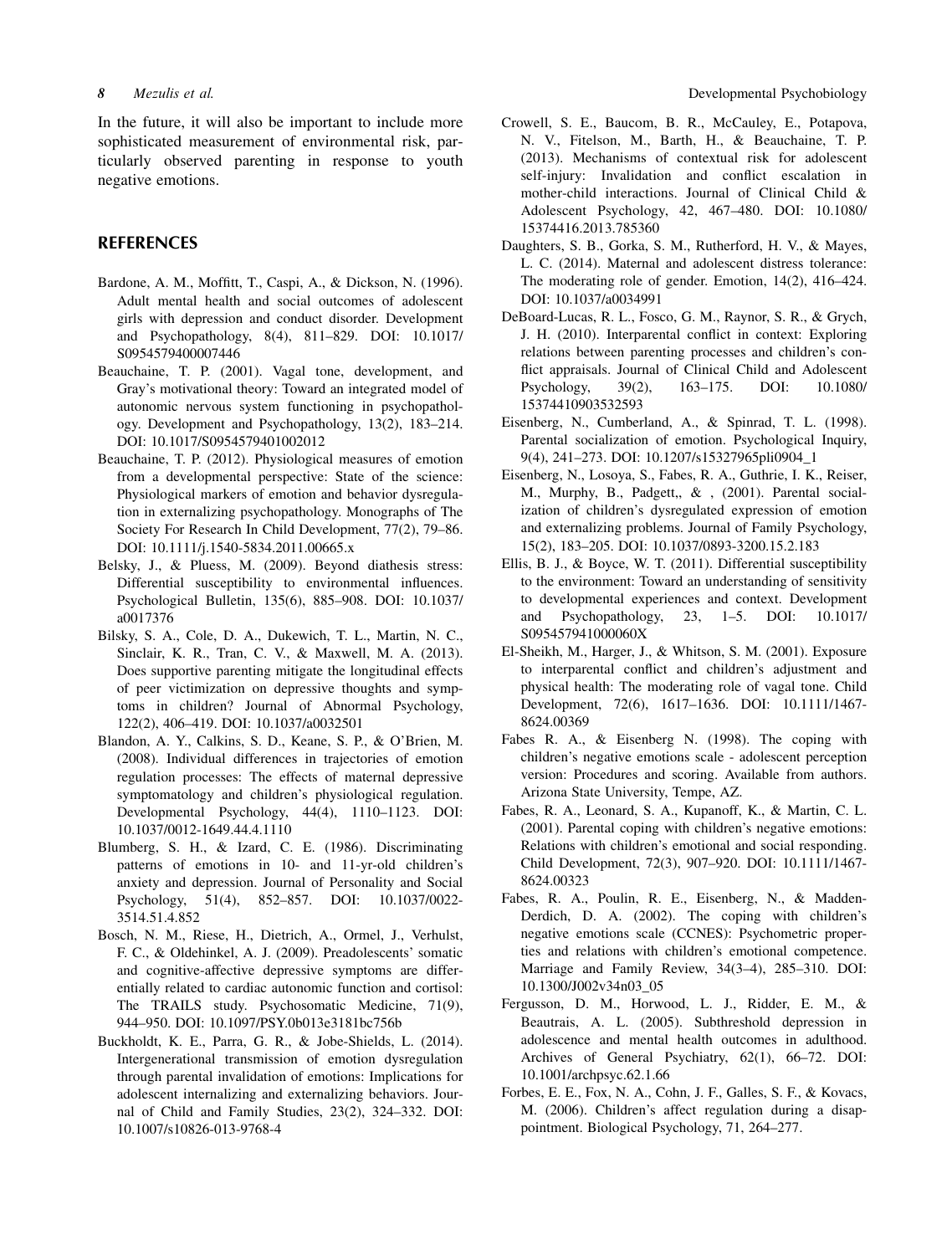- Fruzzetti, A. E., Shenk, C., & Hoffman, P. D. (2005). Family interaction and the development of borderline personality disorder: A transactional model. Development and Psychopathology, 17(4), 1007–1030. DOI: 10.1017/ S0954579405050479
- Gentzler, A. L., Santucci, A. K., Kovacs, M., & Fox, N. A. (2009). Respiratory sinus arrhythmia reactivity predicts emotion regulation and depressive symptoms in at-risk and control children. Biological Psychology, 82(2), 156–163. DOI: 10.1016/j.biopsycho.2009.07.002
- Gentzler, A. L., Rottenberg, J., Kovacs, M., George, C. J., & Morey, J. N. (2012). Atypical development of resting respiratory sinus arrhythmia in children at high risk for depression. Developmental Psychobiology, 54, 556–567. DOI: 10.1002/dev.20614
- Gottman, J. M., Katz, L. F., & Hooven, C. (1996). Parental meta-emotion philosophy and the emotional life of families: Theoretical models and preliminary data. Journal of Family Psychology, 10(3), 243–268. DOI: 10.1037/0893- 3200.10.3.243
- Graziano, P., & Derefinko, K. (2013). Cardiac vagal control and children's adaptive functioning: A meta-analysis. Biological Psychology, 94, 22–37.
- Hastings, P. D., Kahle, S., & Nuselovici, J. M. (2014). How well socially wary preschoolers fare over time depends on their parasympathetic regulation and socialization. Child Development, 85, 1586–1600. DOI: 10.1111/cdev.1222
- Hastings, P., Nuselovici, J., Utendale, W., Coutya, J., McShane, K., & Sullivan, C. (2008). Applying the polyvagal theory to children's emotion regulation: Social context, socialization, and adjustment. Biological Psychology, 79, 299–306.
- Hayes, A. F. (2012). PROCESS: A versatile computational tool for observed variable mediation, moderation, and conditional process modeling [White paper]. Retrieved from http://www.afhayes.com/public/process2012.pdf.
- Hinnant, J. B., Erath, S. A., & El-Sheikh, M. (2015). Harsh parenting, parasympathetic activity, and development of delinquency and substance use. Journal of Abnormal Psychology, 124(1), 137–151.
- Katz, L. F., & Gottman, J. M. (1995). Vagal tone protects children from marital conflict. Development and Psychopathology, 7(1), 83–92. DOI: 10.1017/ S0954579400006350
- Kovacs M. (2010). Children's depression inventory second edition (CDI-2) manual. North Tonawanda, NY: Multi-Health Services Publishing.
- Kovacs M. K. (1981). Childrens depression inventory. Toronto, Canada: Multi-Health, Inc.
- Kovacs M. (1985). The Children Depression Inventory. Psychopharmacology Bulletin. Vol. 21 (pp. 995–998).
- Krause, E. D., Mendelson, T., & Lynch, T. R. (2003). Childhood emotional invalidation and adult psychological distress: The mediating role of emotional inhibition. Child Abuse and Neglect, 27(2), 199–213. DOI: 10.1016/S0145- 2134(02)00536-7
- Lewinsohn, P. M., Hops, H., Roberts, R. E., Seeley, J. R., & Andrews, J. A. (1993). 'Adolescent psychopathology: I.

Prevalence and incidence of depression and other DSM-III —R disorders in high school students': Correction. Journal of Abnormal Psychology, 102(4), 517. DOI: 10.1037/ 0021-843X.102.4.517

- Light, K. C., Kothandapani, R. V., & Allen, M. T. (1998). Enhanced cardiovascular and catecholamine responses in women with depressive symptoms. International Journal of Psychophysiology, 28(2), 157–166. DOI: 10.1016/S0167- 8760(97)00093-7
- Linehan M. M., & Kehrer C. A., (1993). Borderline personality disorder. In D. H. Barlow, (Ed.), Clinical handbook of psychological disorders: A step-by-step treatment manual (2nd ed.) (pp. 396–441). New York, NY: Guilford Press.
- Nelson, J. A., O'Brien, M., Blankson, A. N., Calkins, S. D., & Keane, S. P. (2009). Family stress and parental responses to children's negative emotions: Tests of the spillover, crossover, and compensatory hypotheses. Journal of Family Psychology, 23(5), 671–679. DOI: 10.1037/ a0015977
- Porges, S. W. (1995). Cardiac vagal tone: A physiological index of stress. Neuroscience And Biobehavioral Reviews, 19(2), 225–233. DOI: 10.1016/0149-7634(94)00066-A
- Porges, S. W. (2001). The polyvagal theory: Phylogenetic substrates of a social nervous system. International Journal of Psychophysiology, 42(2), 123–146. DOI: 10.1016/ S0167-8760(01)00162-3
- Porges, S. W. (2003). The polyvagal theory: Phylogenetic contributions to social behavior. Physiology and Behavior, 79(3), 503–513. DOI: 10.1016/S0031-9384(03)00156-2
- Porges, S. W. (2007). The polyvagal perspective. Biological Psychology, 74(2), 116–143. DOI: 10.1016/j.biopsycho.2006.06.009
- Rechlin, T., Weis, M., Spitzer, A., & Kaschka, W. P. (1994). Are affective disorders associated with alterations of heart rate variability? Journal of Affective Disorders, 32(4), 271–275. DOI: 10.1016/0165-0327(94)90091-4
- Rottenberg, J., Wilhelm, F. H., Gross, J. J., & Gotlib, I. H. (2002). Respiratory sinus arrhythmia as a predictor of outcome in major depressive disorder. Journal of Affective Disorders, 71(1–3), 265–272. DOI: 10.1016/S0165-0327 (01)00406-2
- Rottenberg, J. (2007). Cardiac vagal control in depression: A critical analysis. Biological Psychology, 74(2), 200–211. DOI: 10.1016/j.biopsycho.2005.08.010
- Rottenberg, J., Chambers, A. S., Allen, J. B., & Manber, R. (2007). Cardiac vagal control in the severity and course of depression: The importance of symptomatic heterogeneity. Journal of Affective Disorders, 103(1–3), 173–179. DOI: 10.1016/j.jad.2007.01.028
- Shannon, K. E., Beauchaine, T. P., Brenner, S. L., Neuhaus, E., & Gatzke-Kopp, L. (2007). Familial and temperamental predictors of resilience in children at risk for conduct disorder and depression. Development and Psychopathology, 19(3), 701–727. DOI: 10.1017/ S0954579407000351
- Skowron, E. A., Cipriano-Essel, E., Benjamin, L. S., Pincus, A. L., & Van Ryzin, M. J. (2013). Cardiac vagal tone and